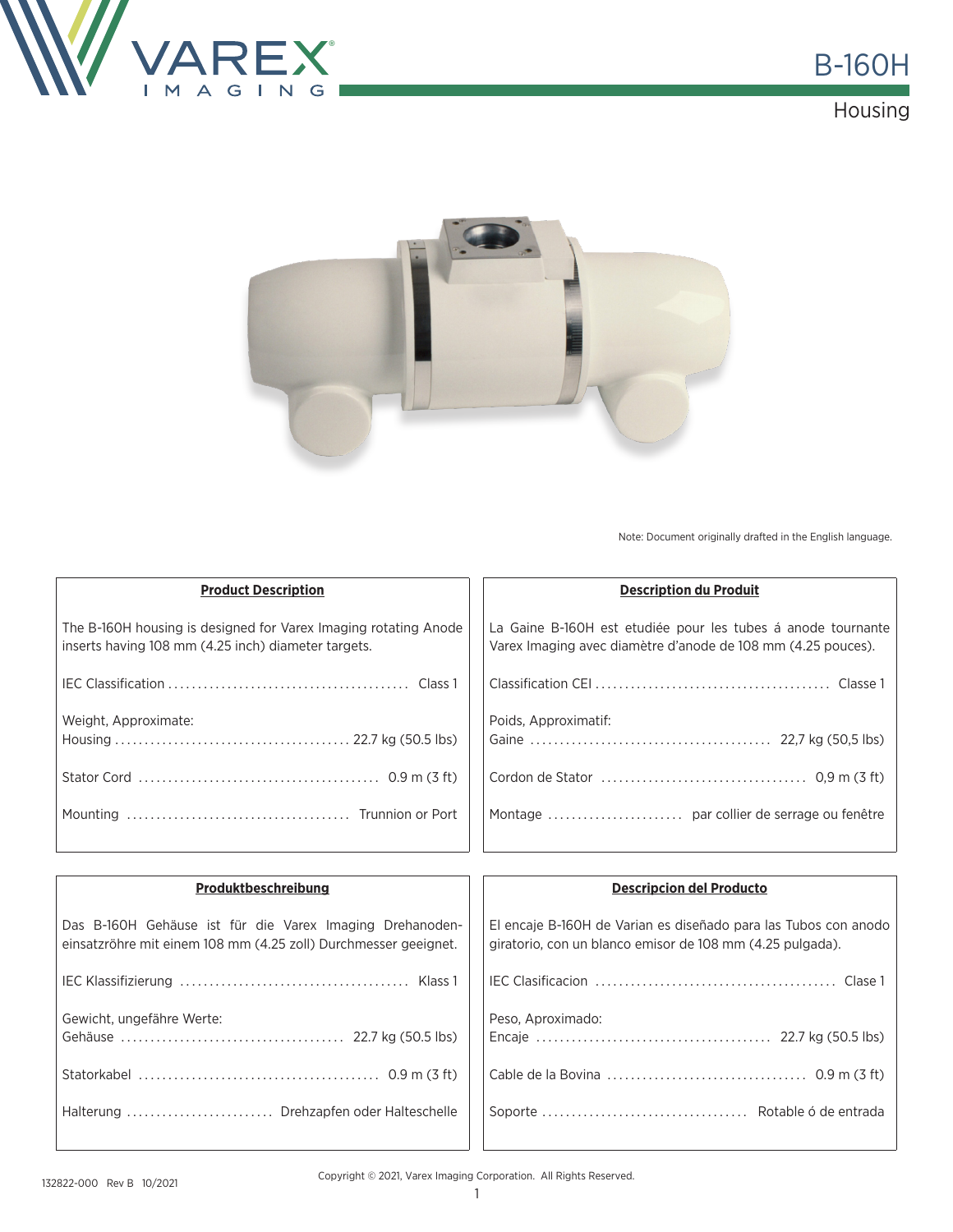

## **Product Description**

#### **Produktbeschreibung**

| Gittersteuerspannungen<br>Typische Vorspannung für Abschaltung bei 125 kV  -3700 Vdc                                                                                                                          |
|---------------------------------------------------------------------------------------------------------------------------------------------------------------------------------------------------------------|
| Maximale Wärmespeicherkapazität des Strahlergehäuses                                                                                                                                                          |
| Kontinuierliche Eingangs-Nennleistung<br>(max. Gehäusetemperatur 78°C)<br>ohne Luftumlaufvorrichtung  200 Watt (270 HU/sec) IEC 60613:2010<br>mit Luftumlaufvorrichtung  400 Watt (540 HU/sec) IEC 60613:2010 |
| Kühlung der Röntgenstrahlereinheit durch Umgebungsluft.                                                                                                                                                       |
| Röntgenstrahlers<br>Hochspannungskabelbehälter  Pro IEC 60526                                                                                                                                                 |
|                                                                                                                                                                                                               |
|                                                                                                                                                                                                               |
| Temperaturgrenzen für Aufbewahrung und Transport  -20°C bis +75°C                                                                                                                                             |
| 3 A @ 120 Vac oder 30 Vdc max.                                                                                                                                                                                |
| Röntgenstrahlers (Entsprechen)  IEC 60601-2-28                                                                                                                                                                |

# **B-160H**

## **Description du Produit**

| Potentiel de controle de grille                                                                                                                                                                                                                                |
|----------------------------------------------------------------------------------------------------------------------------------------------------------------------------------------------------------------------------------------------------------------|
| Capacité Thermique Maximale de L'Ensemble Tube/Gaine                                                                                                                                                                                                           |
|                                                                                                                                                                                                                                                                |
| Continue nominale Puissance d'entrée<br>(température maximale de la gaine à 78°C)<br>sans ventilateur  200 Watts (270 UC/sec) CEI 60613:2010<br>avec ventilateur  400 Watts (540 UC/sec) CEI 60613:2010<br>avec HE-100 1000 Watts (1400 HU/sec) CEI 60613:2010 |
| Le refroidissement de tube à rayon X est fourni par circulation d'air ambiant.                                                                                                                                                                                 |
| Ensemble Radiogène<br>Filtration Permanente  1,0mm AI CEI 60522/1999                                                                                                                                                                                           |
| Receptacules de câble haute tension  Par CEI 60526                                                                                                                                                                                                             |
| Technique de mesure du courant de fuite  150 kV, 4 mA                                                                                                                                                                                                          |
| Limites de Température Pour le Transport et Pour L'Emmasinage                                                                                                                                                                                                  |
|                                                                                                                                                                                                                                                                |
| 3 A à 120 Vca ou 30 V cc max.                                                                                                                                                                                                                                  |
|                                                                                                                                                                                                                                                                |
| Ensemble Radiogène (Conformer aux)  CEI 60601-2-28                                                                                                                                                                                                             |

## **Descripcion del Producto**

| Voltaje de Rejillas Controlada<br>Voltaje controlado Tipico con interruptor a 125 kV 3700 Vdc                                                                                                                                                                      |
|--------------------------------------------------------------------------------------------------------------------------------------------------------------------------------------------------------------------------------------------------------------------|
| Maximo Calor Contenido Ensamblaje del Tubo de Rayos X                                                                                                                                                                                                              |
| Potencia nominal de entrada continua<br>(temperatura máxima de la encaje 78°C)<br>Sin Circulador de aire  200 Watts (270 HU/sec) IEC 60613:2010<br>Con air circulado  400 Watts (540 HU/sec) IEC 60613:2010<br>Con HE-100  1000 Watts (1400 HU/sec) IEC 60613:2010 |
| El Enfriamiento de la unidad radiógena es realizado por corriente de aire<br>ambiental.                                                                                                                                                                            |
| Ensamblaje de Tubos de Rayos X<br>Filtración Permanente  0.7mm AI/75 kV IEC 60522/1999                                                                                                                                                                             |
| Receptáculo del cable de tensión  Por IEC 60526                                                                                                                                                                                                                    |
|                                                                                                                                                                                                                                                                    |
| Temperatura Limitada de Almacen y Transporte  -20°C a +75°C<br>Límites de la presión atmosférica  70 kPa a 106 kPa                                                                                                                                                 |
| 3 A @ 120 Vac o 30 Vdc max.                                                                                                                                                                                                                                        |
|                                                                                                                                                                                                                                                                    |
| Ensamblaje de Tubo de Rayos X (Conformarse de)  IEC 60601-2-28                                                                                                                                                                                                     |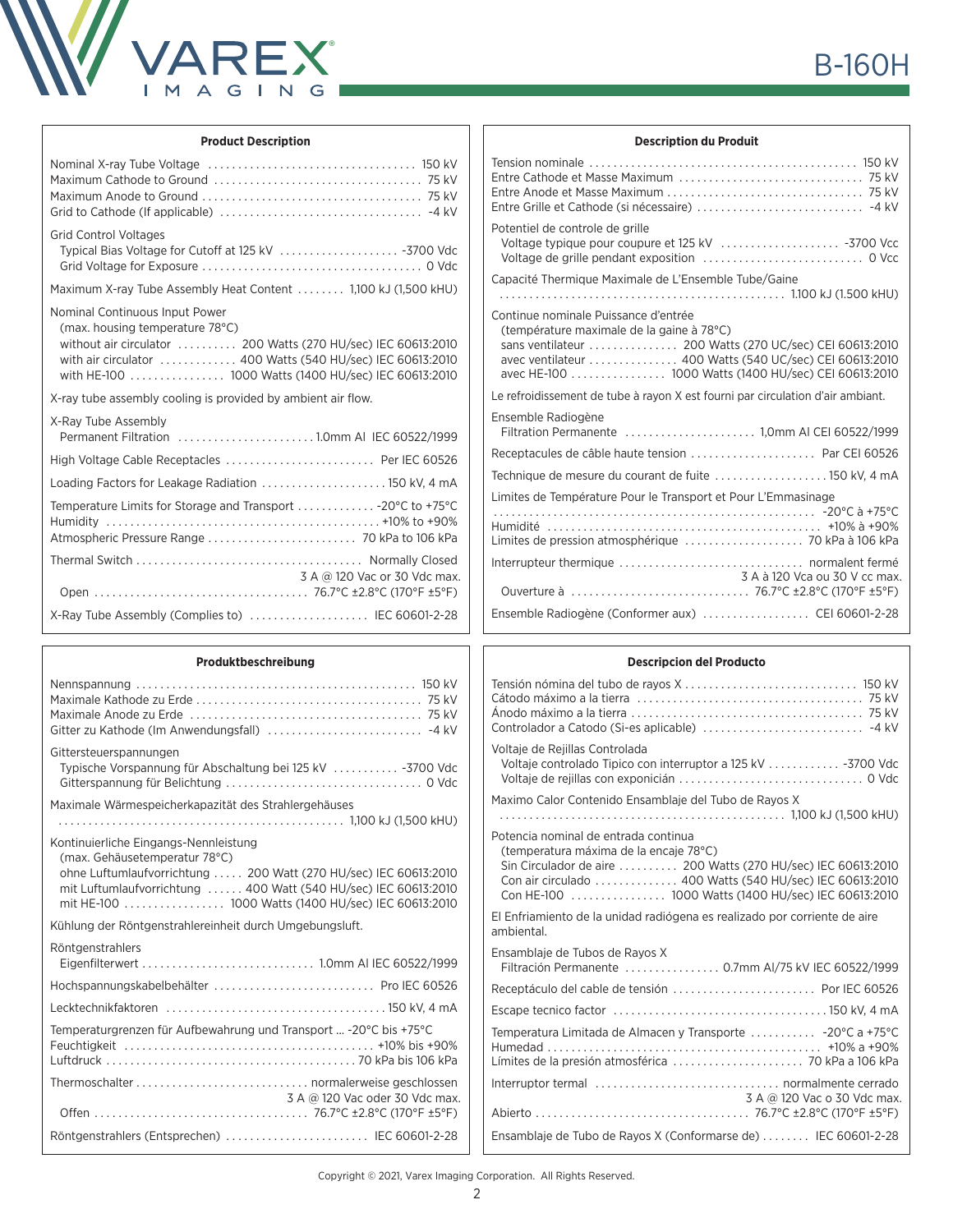

# **B-160H**

[191]

 $7.50$ 

Housing Outline Drawing Dessin d' Encombrement de la Gaine Masszeichnungen für dss Gehäuse Esquema Detallado del Encaje

Dimensions are for reference only Les dimensions sont pour la référence seulement Maße sind als nur Referenz Las dimensiones están para la referencia solamente



Copyright © 2021, Varex Imaging Corporation. All Rights Reserved.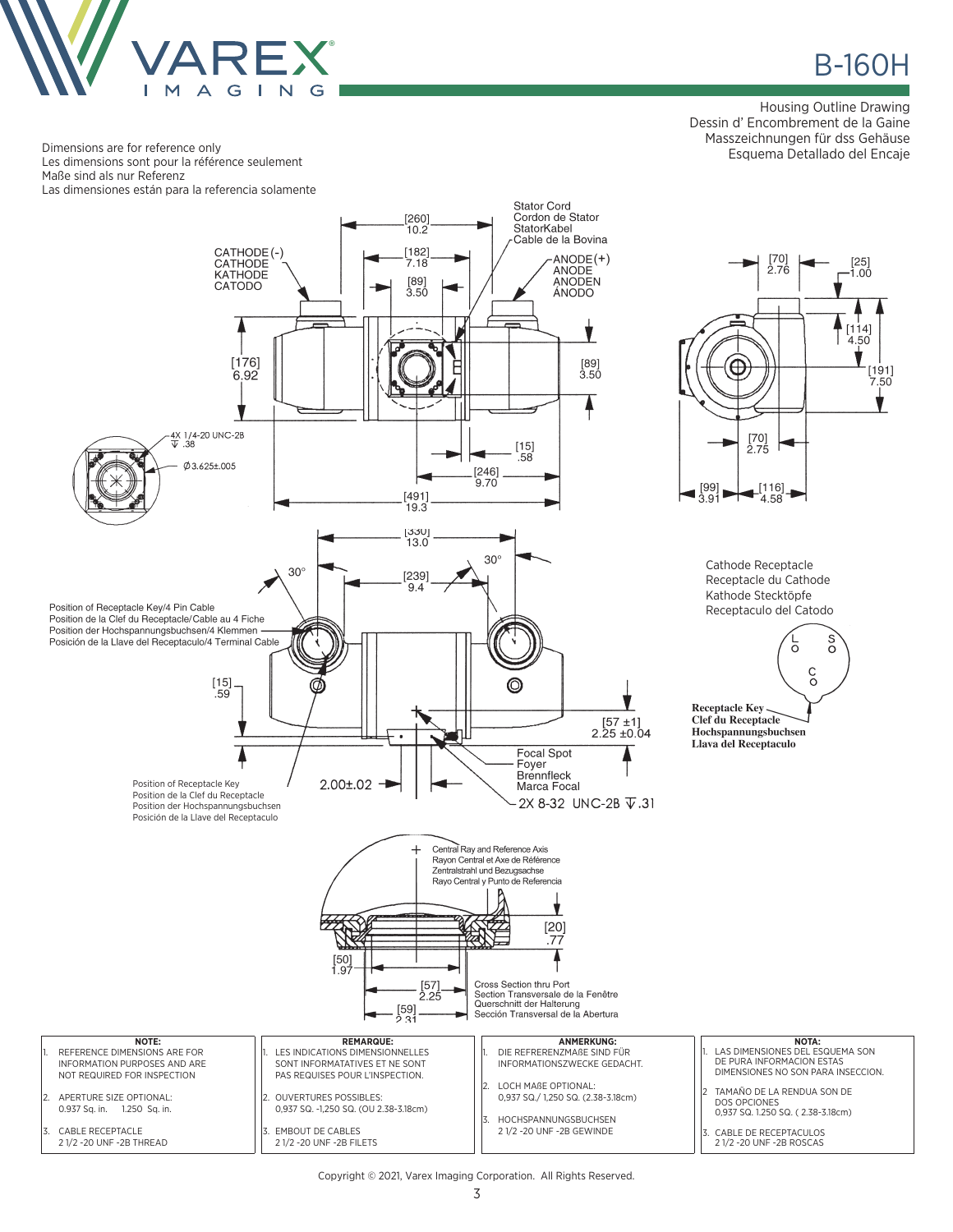

Stator Ratings and Characteristics Spécificités et Caractéristiques du Stator Statornennleistungen und Merkmale Caracteristicas y Clarificacion de la Bovina

#### Anode + Anode Anode  $A$  WHITE **COMMON** Anoden Ánodo  $\sf B$ **BLACK PHASE** C<br>GREEN PHASE SHIFT  $\mathsf F$ Spark Gap  $\mathsf D$  $(010$  inch) **RED** Ō **INSERT CENTER SECTION** Terminal Green/ To X-Ray Tube Yellow **Metal Section HOUSING GROUND** Shrink Tubing MASSE DE LA GAINE MASSE DES GEHÄUSES 18/5-Conductor Cable ENCAJE A TIERRA

| "R" Stators   | Stator "R"   | "R" Stator      | "R" Bovina     |             |
|---------------|--------------|-----------------|----------------|-------------|
| Black - White | Noir - Blanc | Schwarz - Weiss | Negro - Blanco | $16 \Omega$ |
| Black - Green | Noir - Vert  | Schwarz - Grün  | Negro - Verde  | $66 \Omega$ |
| Green - White | Vert - Blanc | Grün - Weiss    | Verde - Blanco | 50 $\Omega$ |
| 180 Hz Cap    | 180 Hz Cap   | 180 Hz Cap      | 180 Hz Cap     | 6 µF        |
| 60 Hz Cap     | 60 Hz Cap    | 60 Hz Cap       | 60 Hz Cap      | 30 µF       |
| "P" Stators   | Stator "P"   | "P" Stator      | "P" Bovina     |             |
| Black - White | Noir - Blanc | Schwarz - Weiss | Negro - Blanco | $16 \Omega$ |
| Black - Green | Noir - Vert  | Schwarz - Grün  | Negro - Verde  | $30\Omega$  |
| Green - White | Vert - Blanc | Grün - Weiss    | Verde - Blanco | 14 $\Omega$ |
| 180 Hz Cap    | 180 Hz Cap   | 180 Hz Cap      | 180 Hz Cap     | 10 µF       |

|               | A White              | Common                     |
|---------------|----------------------|----------------------------|
|               | <b>Blanc</b>         | Neutre                     |
|               | Weiss                | Neutral                    |
|               | Blanco               | Común                      |
|               |                      |                            |
| B.            | <b>Black</b>         | Phase                      |
|               | Noir                 | Phase                      |
|               | Schwarz              | Phase                      |
|               | Negro                | Fase                       |
|               |                      |                            |
| $\mathcal{C}$ | Green                | Phase Shift                |
|               | Vert                 | Changement de Phase        |
|               | Grün                 | Hilfsphase                 |
|               | Verde                | Cambio de Fase del Estator |
|               |                      |                            |
| D.            | Red                  | Insert center section      |
|               | Rouge                | le tube section centrale   |
|               | Rot                  | Rohre mittelteil           |
|               | Rojo                 | Tubo secciÓn sentral       |
|               |                      |                            |
|               | E Green/Yellow       | Housing Ground             |
|               | Vert/Jaune           | Masse de la Gaine          |
|               | Grün/Gelb            | Masse des Gehäuses         |
|               | Verde/Amarillo       | Encaje a Tierra            |
|               |                      |                            |
| F.            | Center Ground        | (.010 inch)                |
|               | <b>Central Masse</b> | (.010 pouce)               |
|               | Mittelteil           | (.010 zoll)                |
|               | Central terra        | (.010 pulgada)             |

| <b>Stator Drive Frequency</b><br>Fréquence d'entraînement du stator<br>Statorantrieb Frequenz<br>Frecuencia de la impulsión del estator | <b>RPM</b>                                                 |
|-----------------------------------------------------------------------------------------------------------------------------------------|------------------------------------------------------------|
| 50 Hz<br>60 Hz<br>150 Hz<br>180 Hz                                                                                                      | 2800 - 3000<br>3400 - 3600<br>8500 - 9000<br>9500 - 10.800 |

| <b>Stator Power:</b><br>Time to full speed of the anode is a function of<br>the power rating of the "starter" and the weight<br>/ diameter of the anode. All Varex Imaging stator<br>types are rated for regular speed and high speed<br>starters. Time to full speed of 102 mm (4 inch)<br>anode series tubes is between 1.3 and 2.0 seconds.<br>Immediately following high speed anode rotation,<br>the rotor speed must be reduced to 4000 r/min<br>or less within 10 seconds using a suitable dynamic<br>braking device.<br>No more than two high speed starts per minute<br>are permissible. The starting voltage must never<br>exceed 600 volts rms. | <b>Puissance du stator:</b><br>Le temps nécessaire à la montée en pleine vitesse<br>est fonction de la puissance du démarreur et du<br>poids/ diamétre del'anode. Tous les stators Varex<br>Imaging sont prévus pour une vitesse normale et<br>pour une vitesse rapide. Le temps de démarrage<br>des tubes de la série 102 mm (4 pouces) anode se<br>situe entre 1.3 et 2.0 secondes.<br>Immédiatement aprés la rotation à 4000 t/min ou<br>moins en 10 secondes en utilisant un système de<br>freinage dynamique approprié.<br>Pas plus de deux demarrages rapides par minute<br>sont autorisés. La tension de démarrage ne doit<br>jamais excéder 600 volts rms. | Statorleistung:<br>Die Zeitspanne bis zur vollen Geschwindigkeit<br>des Anodentellers ist eine Funktion aus der<br>Nennleistung des Anlaufgerätes und Gewichtes<br>bzw. Durchmessers des Tellers. Alle Varex Imaging<br>Statortypen sind für hoch- und normaltourigen<br>Die Anlaufzeit bis zur<br>Betrieb ausgelegt.<br>maximalen Drehzahl des Anodentellers der 102<br>mm (4") Anoden Röntgenröhren liegt zwischen 1.3<br>und 2.0 Sekunden.<br>Verwendung<br>Unter<br>geeigneten<br>einer<br>Anogenbremse<br>muß<br>Drehzahl<br>die<br>nach<br>hochtourigem Betrieb unmittelbar auf weniger als<br>4,000 U/min reduziert werden.<br>Es sind nicht mehr als zwei Hochleistungsstarts pro<br>Minute zulässig. Die Anlaufspannung darf hiebei<br>600 Volt nicht überschreiten. | Poder de la Bovina:<br>La velocidad maxima del anodo giratorio es<br>obtenida por el poder del arrancador y es<br>relacionado con el peso y diametro del anodo.<br>Todos las bovinas de Varex Imaging son usadas<br>con velocidad regular y velocidad alta al principio.<br>Toma entre 1.3 y 2.0 segundos para obtener la<br>velocidad alta del anodo giratorio para las tubos la<br>serie de 102 mm (4") anodo.<br>Immediatamente despues de obtener la velocidad<br>alta del anodo giratario, la velocidad del rotador<br>debe der reducida a 4000 r/min ó menos en 10<br>segundos usado un sistema dunamico y apropiado<br>para reducir la velocidad.<br>El rotador no debe ser expuesto a velocidades<br>altas no mas de dos (2) veces por minuto. El<br>voltaje inicial no debe excedir 600 voltios rms. |
|------------------------------------------------------------------------------------------------------------------------------------------------------------------------------------------------------------------------------------------------------------------------------------------------------------------------------------------------------------------------------------------------------------------------------------------------------------------------------------------------------------------------------------------------------------------------------------------------------------------------------------------------------------|--------------------------------------------------------------------------------------------------------------------------------------------------------------------------------------------------------------------------------------------------------------------------------------------------------------------------------------------------------------------------------------------------------------------------------------------------------------------------------------------------------------------------------------------------------------------------------------------------------------------------------------------------------------------|-------------------------------------------------------------------------------------------------------------------------------------------------------------------------------------------------------------------------------------------------------------------------------------------------------------------------------------------------------------------------------------------------------------------------------------------------------------------------------------------------------------------------------------------------------------------------------------------------------------------------------------------------------------------------------------------------------------------------------------------------------------------------------|---------------------------------------------------------------------------------------------------------------------------------------------------------------------------------------------------------------------------------------------------------------------------------------------------------------------------------------------------------------------------------------------------------------------------------------------------------------------------------------------------------------------------------------------------------------------------------------------------------------------------------------------------------------------------------------------------------------------------------------------------------------------------------------------------------------|
|------------------------------------------------------------------------------------------------------------------------------------------------------------------------------------------------------------------------------------------------------------------------------------------------------------------------------------------------------------------------------------------------------------------------------------------------------------------------------------------------------------------------------------------------------------------------------------------------------------------------------------------------------------|--------------------------------------------------------------------------------------------------------------------------------------------------------------------------------------------------------------------------------------------------------------------------------------------------------------------------------------------------------------------------------------------------------------------------------------------------------------------------------------------------------------------------------------------------------------------------------------------------------------------------------------------------------------------|-------------------------------------------------------------------------------------------------------------------------------------------------------------------------------------------------------------------------------------------------------------------------------------------------------------------------------------------------------------------------------------------------------------------------------------------------------------------------------------------------------------------------------------------------------------------------------------------------------------------------------------------------------------------------------------------------------------------------------------------------------------------------------|---------------------------------------------------------------------------------------------------------------------------------------------------------------------------------------------------------------------------------------------------------------------------------------------------------------------------------------------------------------------------------------------------------------------------------------------------------------------------------------------------------------------------------------------------------------------------------------------------------------------------------------------------------------------------------------------------------------------------------------------------------------------------------------------------------------|

# **Port Terminal Configuration**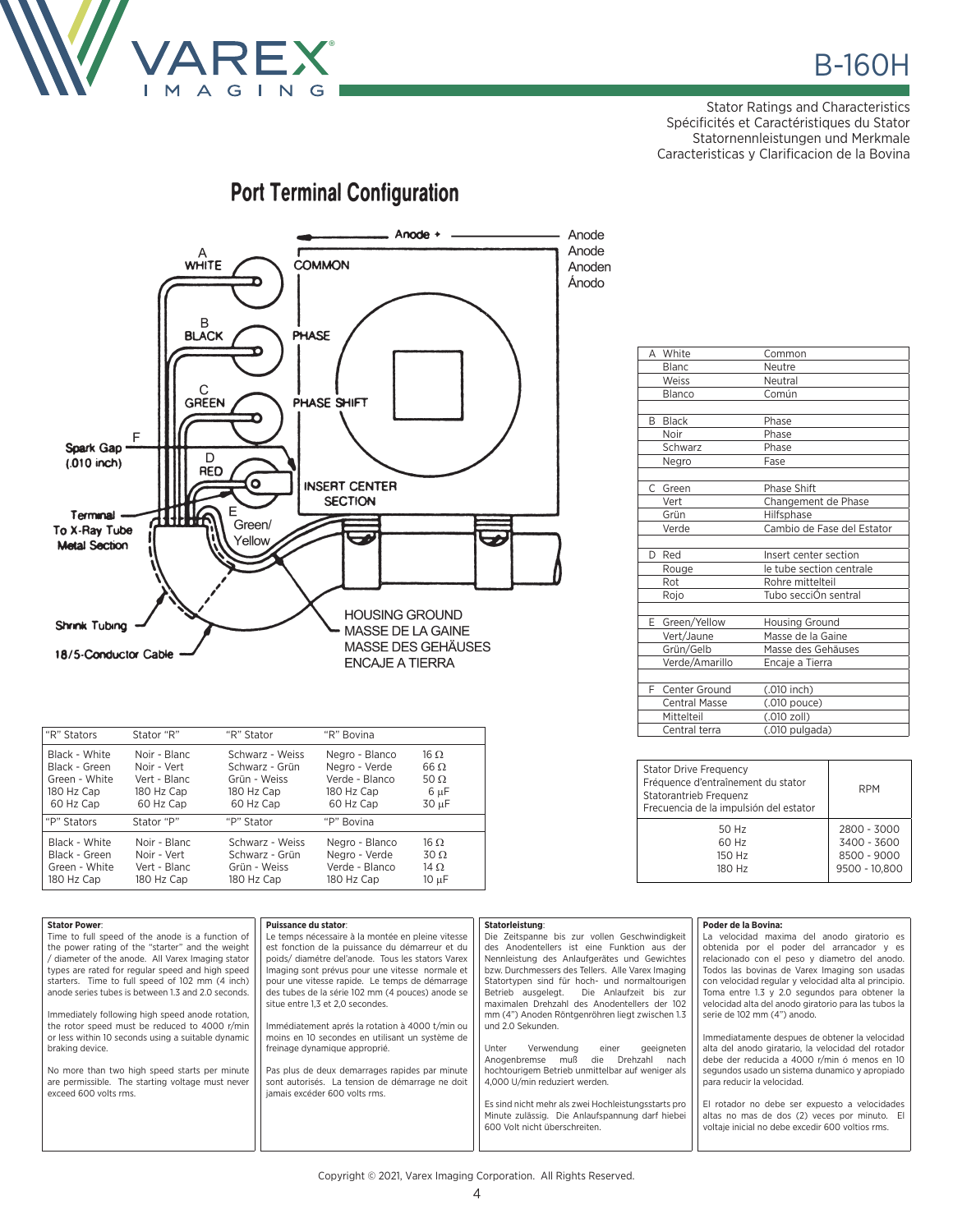

#### X-ray Tube Assembly Heating and Cooling Curve Abaque de Échauffement Refroidissement de l'ensemble Röntgenstrahler Erwärmungs- und Abkühlkurven Curvas de calentamiento / enfriamento de la unidad radiogena



| Caution:<br>Housings configured with heat exchangers<br>having long hoses ( $> 5$ ft or 1.5 m) are not<br>configured for operation separate from the<br>associated heat exchanger. In such cases,<br>the tube unit must not be operated unless<br>properly coupled to the heat exchanger.<br>Reference the specific heat exchanger's<br>product data sheet for the associated cooling<br>curves. | Précaution:<br>Les Gaines configurés avec des échangeurs<br>de chaleur avant de longs tuvaux (> 5 pi ou<br>1,5 m) ne sont pas configurés pour l'opération<br>séparé de l'échangeur de chaleur associé.<br>Dans ce cas. l'unité à tubes ne doit pas être<br>utilisée à moins que correctement couplé<br>à l'échangeur de chaleur. Référez-vous à la<br>fiche technique de produit de l'échangeur<br>de chaleur spécifique pour les courbes de<br>refroidissement associées. | Vorsicht:<br>Strahlergehäuse<br>konfiguriert mit einem<br>Wärmtauscher und längeren Schläuchen (> 5ft<br>oder 1,5m) sind nicht dazu ausgelegt, ohne den<br>entsprechenden Wärmtauscher betrieben zu<br>werden. In solchen Fällen darf die Strahlereinheit<br>nicht genutzt werden, falls der Wärmetauschet<br>nicht korrekt gekoppelt ist. Verweise zu den<br>entsprechenden Abkühlkurven sind dem<br>Datenblatt des jeweiligen Wärmetauschers zu<br>finden. | Precaución:<br>Las corazas con intercambiador de calor que<br>tienen mangueras largas $(>1.5$ m o 5 ft) no<br>están preparadas para el funcionamiento<br>independiente desde el intercambiador de<br>calor asociado. En esos casos, la unidad<br>de rayos-x no debe utilizarse a menos que  <br>el intercambiador de calor esté acoplado  <br>correctamente. Más información en la hoja  <br>de datos específica de los intercambiadores  <br>de calor para las curvas de enfriamiento<br>asociadas. |
|--------------------------------------------------------------------------------------------------------------------------------------------------------------------------------------------------------------------------------------------------------------------------------------------------------------------------------------------------------------------------------------------------|----------------------------------------------------------------------------------------------------------------------------------------------------------------------------------------------------------------------------------------------------------------------------------------------------------------------------------------------------------------------------------------------------------------------------------------------------------------------------|--------------------------------------------------------------------------------------------------------------------------------------------------------------------------------------------------------------------------------------------------------------------------------------------------------------------------------------------------------------------------------------------------------------------------------------------------------------|------------------------------------------------------------------------------------------------------------------------------------------------------------------------------------------------------------------------------------------------------------------------------------------------------------------------------------------------------------------------------------------------------------------------------------------------------------------------------------------------------|
| Note:<br>Heat inputs into housing include tube power,<br>filament power, and stator power. Heating<br>curves based on no restrictions of natural<br>convection around tube housing assembly.                                                                                                                                                                                                     | <b>Remarque:</b><br>L'apport calorifique dans la gaine incult la<br>puissance du tube, du filament et du stator.<br>Courbes d'échauffement basées sur une<br>circulation d'air naturelle sans entrave autour<br>de l'ensemble gaine-tube.                                                                                                                                                                                                                                  | Anmerkungen:<br>Die Wärmeskurven berücksichtigen die<br>Verlustleistung aus der Anode, der Kathode<br>und des Stators. Die Heizkurven basieren<br>auf keinerlei Einschränkung der natürlichen<br>Konvektion aus der Umgebung der<br>Strahlerhaube.                                                                                                                                                                                                           | Nota:<br>La energia del encaje incluye el poder del<br>tubo, el poder del filamento y el poder de la  <br>bovina. Las curvas de calentamiento no son<br>afectadas por el calor natural creado en la<br>parte exterior del encaje.                                                                                                                                                                                                                                                                    |